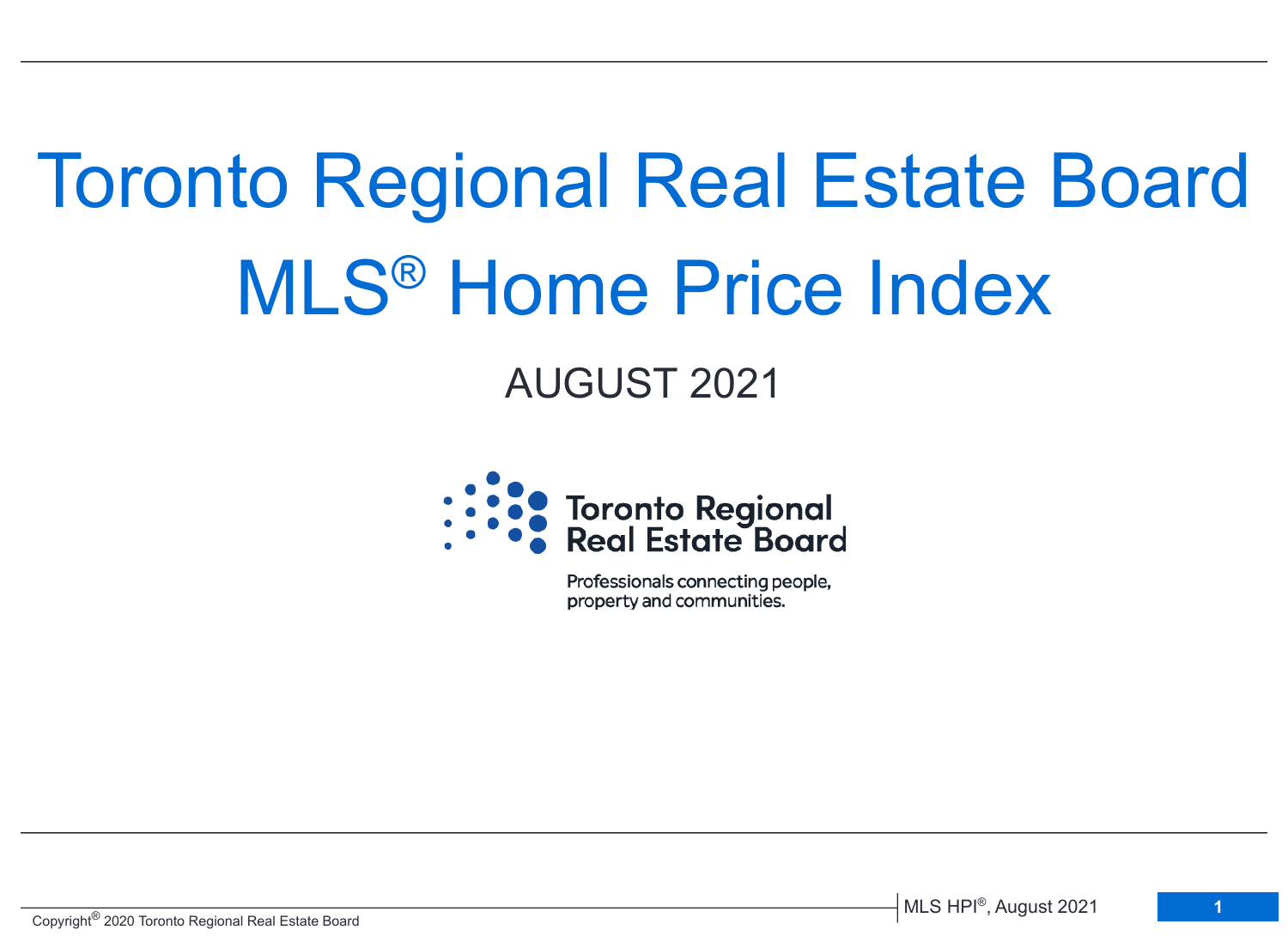#### FOCUS ON THE MLS HOME PRICE INDEX

## ALL TRREB AREAS INDEX AND BENCHMARK PRICE, AUGUST 2021

|                                  | <b>Composite</b>                         |           | <b>Single Family Detached</b>     |        |                                          | <b>Single Family Attached</b> |                                            |                          | <b>Townhouse</b> |                                         |         | <b>Apartment</b> |        |         |        |
|----------------------------------|------------------------------------------|-----------|-----------------------------------|--------|------------------------------------------|-------------------------------|--------------------------------------------|--------------------------|------------------|-----------------------------------------|---------|------------------|--------|---------|--------|
|                                  | Benchmark Yr./Yr. % Chg.<br><b>Index</b> |           | Benchmark Yr./Yr. % Chg.<br>Index |        | Benchmark Yr./Yr. % Chg.<br><b>Index</b> |                               | Yr./Yr. % Chg<br><b>Index</b><br>Benchmark |                          |                  | Benchmark Yr./Yr. % Chg<br><b>Index</b> |         |                  |        |         |        |
| <b>TREB Total</b>                | 346.7                                    | 1,059,200 | 17.37%                            | 351.0  | 1,313,100                                | 21.79%                        | 362.3                                      | 1,020,600                | 20.45%           | 347.2                                   | 747,400 | 16.16%           | 322.1  | 637,900 | 8.09%  |
| <b>Halton Region</b>             | 373.0                                    | 1,148,900 | 20.75%                            | 373.4  | 1,362,600                                | 21.55%                        | 386.6                                      | 978,500                  | 22.54%           | 368.1                                   | 709,200 | 14.42%           | 347.2  | 657,000 | 16.16% |
| <b>Burlington</b>                | 380.7                                    | 1,098,400 | 20.09%                            | 390.9  | 1,345,400                                | 22.77%                        | 411.9                                      | 1,004,200                | 22.44%           | 373.8                                   | 698,500 | 15.30%           | 354.2  | 584,700 | 16.17% |
| <b>Halton Hills</b>              | 360.1                                    | 1,062,100 | 19.79%                            | 351.8  | 1,147,400                                | 19.99%                        | 374.3                                      | 834,100                  | 21.96%           | 389.9                                   | 620,800 | 17.33%           | 350.6  | 535,400 | 17.38% |
| Milton                           | 364.8                                    | 1,110,400 | 24.63%                            | 361.6  | 1,331,900                                | 23.71%                        | 372.4                                      | 897,700                  | 23.07%           | 354.8                                   | 608,600 | 14.30%           | 330.1  | 679,100 | 16.60% |
| Oakville                         | 373.6                                    | 1,261,600 | 19.74%                            | 373.0  | 1,512,500                                | 20.32%                        | 394.3                                      | 1,099,100                | 22.87%           | 359.1                                   | 815,500 | 13.10%           | 343.5  | 686,200 | 15.77% |
| <b>Peel Region</b>               | 343.8                                    | 974,300   | 18.23%                            | 339.7  | 1,203,000                                | 21.45%                        | 352.9                                      | 901,800                  | 21.23%           | 345.9                                   | 731,400 | 15.92%           | 334.7  | 572,300 | 8.81%  |
| Brampton                         | 351.0                                    | 894,000   | 20.41%                            | 343.4  | 1,011,800                                | 21.73%                        | 358.8                                      | 837,900                  | 21.67%           | 353.5                                   | 639,200 | 18.47%           | 325.1  | 479,500 | 9.35%  |
| Caledon                          | 322.6                                    | 1,178,900 | 30.08%                            | 327.6  | 1,245,300                                | 31.72%                        | 351.1                                      | 867,400                  | 23.19%           | 296.8                                   | 642,400 | 15.44%           | $\sim$ |         |        |
| Mississauga                      | 339.0                                    | 1,000,800 | 15.19%                            | 337.2  | 1,346,800                                | 19.19%                        | 342.0                                      | 943,200                  | 19.92%           | 343.2                                   | 758,500 | 14.86%           | 336.6  | 591,000 | 8.72%  |
| <b>City of Toronto</b>           | 332.9                                    | 1,097,600 | 9.26%                             | 338.1  | 1,527,700                                | 13.00%                        | 355.7                                      | 1,201,700                | 11.02%           | 337.7                                   | 801,000 | 12.16%           | 322.0  | 657,000 | 6.24%  |
| <b>York Region</b>               | 345.5                                    | 1,177,200 | 21.23%                            | 356.9  | 1,379,800                                | 23.20%                        | 352.9                                      | 1,020,000                | 22.96%           | 308.7                                   | 798,800 | 17.64%           | 290.6  | 630,900 | 12.07% |
| Aurora                           | 337.4                                    | 1,115,900 | 21.85%                            | 340.3  | 1,278,600                                | 21.54%                        | 356.8                                      | 920,100                  | 23.20%           | 306.0                                   | 828,900 | 29.01%           | 293.3  | 629,300 | 16.44% |
| East Gwillimbury                 | 346.1                                    | 1,184,300 | 35.30%                            | 348.4  | 1,243,100                                | 34.36%                        | 369.8                                      | 773,600                  | 37.32%           | $\omega$                                |         | $\bar{a}$        | $\sim$ |         | $\sim$ |
| Georgina                         | 382.9                                    | 743,000   | 37.34%                            | 391.2  | 754,700                                  | 37.26%                        | 367.9                                      | 725,200                  | 31.91%           | $\sim$                                  |         |                  |        |         |        |
| King                             | 350.3                                    | 1,630,400 | 24.62%                            | 356.4  | 1,670,400                                | 25.32%                        | 345.0                                      | 1,058,100                | 30.04%           | $\sim$                                  |         | $\omega$         | 271.6  | 671,400 | 13.83% |
| Markham                          | 350.0                                    | 1,230,300 | 20.11%                            | 371.2  | 1,554,100                                | 20.95%                        | 365.6                                      | 1,088,400                | 24.02%           | 291.9                                   | 787,800 | 15.19%           | 299.7  | 690,200 | 13.69% |
| Newmarket                        | 325.2                                    | 957,600   | 24.84%                            | 327.2  | 1,102,800                                | 24.70%                        | 329.9                                      | 777,000                  | 26.35%           | 340.3                                   | 704,200 | 26.46%           | 294.6  | 504,200 | 16.08% |
| Richmond Hill                    | 355.6                                    | 1,277,700 | 18.77%                            | 380.0  | 1,623,100                                | 19.57%                        | 352.3                                      | 1,071,100                | 21.52%           | 301.0                                   | 763,100 | 14.58%           | 299.4  | 605,800 | 13.75% |
| Vaughan                          | 330.1                                    | 1,204,800 | 17.26%                            | 330.8  | 1,405,500                                | 19.34%                        | 344.0                                      | 1,044,400                | 20.74%           | 319.8                                   | 884,300 | 10.62%           | 274.2  | 633,300 | 8.38%  |
| <b>Whitchurch-Stouffville</b>    | 364.2                                    | 1,268,800 | 23.17%                            | 363.1  | 1,339,300                                | 24.14%                        | 368.0                                      | 918,200                  | 22.22%           | 386.7                                   | 686,400 | 28.86%           | 295.0  | 590,300 | 15.28% |
| <b>Durham Region</b>             | 367.2                                    | 857,300   | 31.00%                            | 358.0  | 934,200                                  | 31.33%                        | 382.8                                      | 763,500                  | 31.68%           | 386.1                                   | 607,500 | 31.46%           | 342.6  | 568,500 | 20.63% |
| Ajax                             | 356.4                                    | 879,000   | 27.83%                            | 353.9  | 949,400                                  | 27.81%                        | 371.0                                      | 800,600                  | 29.86%           | 350.2                                   | 658,000 | 26.43%           | 308.9  | 496,100 | 19.68% |
| <b>Brock</b>                     | 352.2                                    | 594,000   | 37.74%                            | 351.9  | 599,400                                  | 37.46%                        | 348.2                                      | 702,300                  | 38.34%           | $\sim$                                  | $\sim$  | $\sim$           | $\sim$ | $\sim$  | $\sim$ |
| Clarington                       | 373.9                                    | 789,700   | 35.62%                            | 363.1  | 874,500                                  | 35.79%                        | 380.5                                      | 726,900                  | 36.04%           | 377.0                                   | 609,000 | 31.73%           | 295.8  | 435,900 | 20.39% |
| Oshawa                           | 383.4                                    | 729,100   | 32.53%                            | 367.5  | 784,300                                  | 32.19%                        | 419.8                                      | 702,600                  | 33.95%           | 417.7                                   | 529,400 | 35.13%           | 342.5  | 387,500 | 17.37% |
| Pickering                        | 361.3                                    | 963,700   | 25.36%                            | 342.1  | 1,065,700                                | 25.77%                        | 366.2                                      | 854,500                  | 26.10%           | 372.3                                   | 635,200 | 26.76%           | 436.8  | 822,800 | 23.46% |
| Scugog                           | 357.0                                    | 916,600   | 34.26%                            | 352.4  | 934,100                                  | 35.02%                        | 358.2                                      | 665,900                  | 39.00%           | $\sim$                                  |         | $\sim$           | $\sim$ | $\sim$  |        |
| Uxbridge                         | 338.6                                    | 1,128,200 | 33.62%                            | 341.5  | 1,179,500                                | 34.98%                        | 334.4                                      | 775,500                  | 35.28%           | 323.0                                   | 588,200 | 20.88%           | 266.8  | 637,100 | 16.66% |
| Whitby                           | 356.4                                    | 925,900   | 29.13%                            | 355.4  | 1,022,100                                | 29.33%                        | 369.2                                      | 813,300                  | 29.41%           | 373.1                                   | 626,900 | 34.45%           | 275.6  | 511,700 | 19.98% |
| <b>Dufferin County</b>           | 371.2                                    | 819,200   | 21.43%                            | 389.9  | 888,600                                  | 21.84%                        | 375.5                                      | 703,700                  | 23.64%           | 343.4                                   | 454,000 | 26.95%           | 331.1  | 485,700 | 1.44%  |
| Orangeville                      | 371.2                                    | 819,200   | 21.43%                            | 389.9  | 888,500                                  | 21.84%                        | 375.5                                      | 703,600                  | 23.64%           | 343.4                                   | 454,000 | 26.95%           | 331.1  | 485,700 | 1.44%  |
| <b>Simcoe County</b>             | 345.7                                    | 755,200   | 31.34%                            | 336.9  | 772,900                                  | 32.38%                        | 390.5                                      | 729,400                  | 32.91%           | 307.2                                   | 485,000 | 20.66%           | 313.7  | 496,100 | 17.80% |
| Adjala-Tosorontio                | 327.8                                    | 876,400   | 31.49%                            | 328.1  | 878,500                                  | 31.45%                        | $\sim$                                     | $\overline{\phantom{a}}$ | $\sim$           | $\sim$                                  |         | ÷                | $\sim$ |         |        |
| <b>Bradford West Gwillimbury</b> | 358.7                                    | 898,000   | 28.15%                            | 336.9  | 961,200                                  | 27.52%                        | 398.0                                      | 838,600                  | 30.71%           | 344.9                                   | 560,100 | 22.05%           | 293.6  | 495,300 | 16.93% |
| Essa                             | 373.5                                    | 747,700   | 34.26%                            | 360.1  | 762,000                                  | 33.32%                        | 405.7                                      | 640,200                  | 34.12%           | 339.5                                   | 541,500 | 18.46%           | $\sim$ |         |        |
| Innisfil                         | 338.8                                    | 668,200   | 31.01%                            | 336.0  | 683,100                                  | 31.56%                        | 395.4                                      | 604,600                  | 33.72%           | 294.4                                   | 247,600 | 31.43%           | 299.8  | 589,100 | 16.20% |
| Barrie                           |                                          |           | $\sim$                            | $\sim$ |                                          |                               | $\sim$                                     |                          |                  |                                         |         | ÷.               | $\sim$ |         |        |
| New Tecumseth                    | 329.4                                    | 773,800   | 32.40%                            | 322.9  | 840,700                                  | 33.82%                        | 368.4                                      | 670,800                  | 35.09%           | 297.9                                   | 602,100 | 16.32%           | 331.8  | 517,500 | 21.01% |